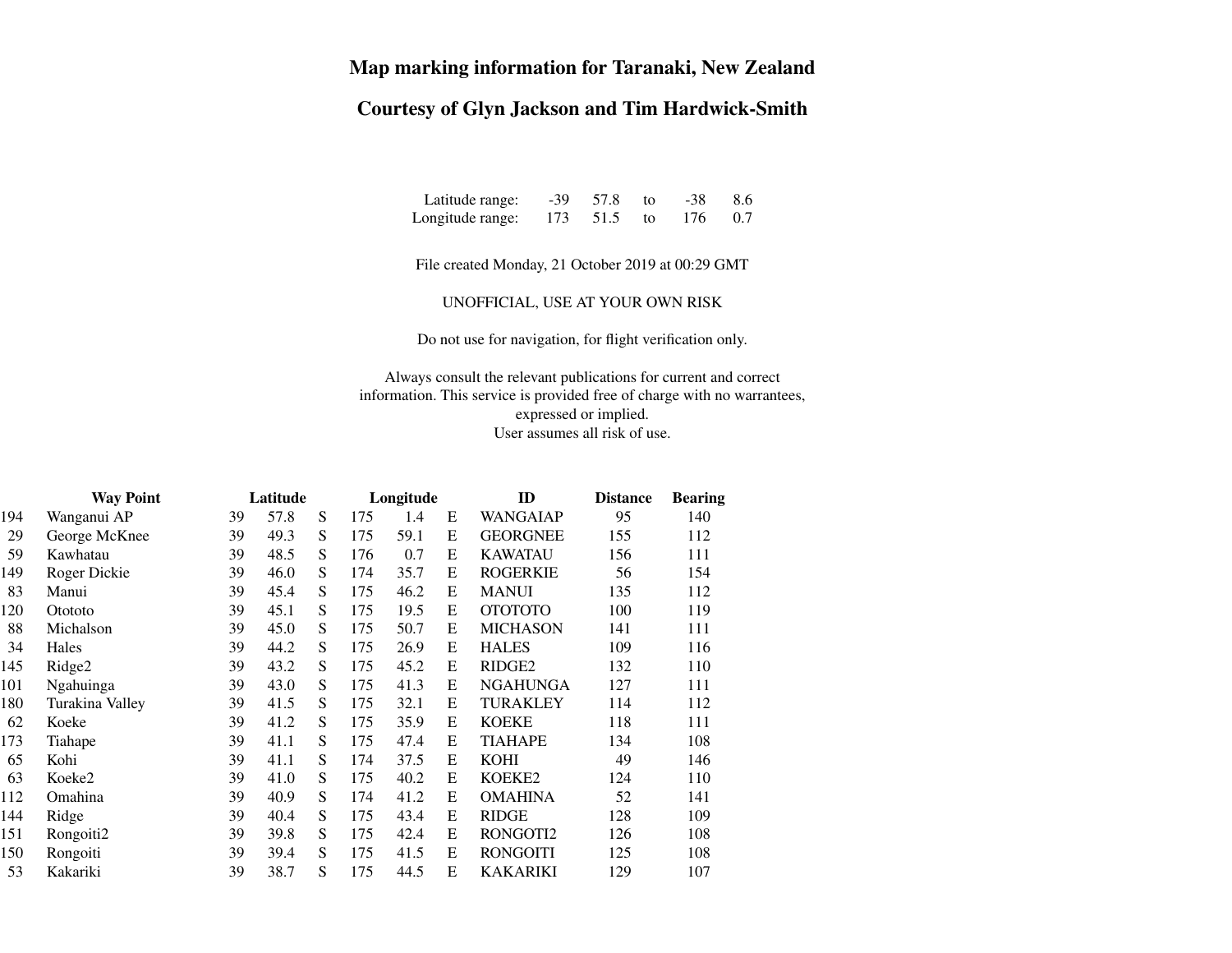|                | <b>Way Point</b>    | Latitude |      |   |     | Longitude |             | ID              | <b>Distance</b> | <b>Bearing</b> |
|----------------|---------------------|----------|------|---|-----|-----------|-------------|-----------------|-----------------|----------------|
| 55             | Kakatahi            | 39       | 38.6 | S | 175 | 20.1      | E           | <b>KAKATAHI</b> | 96              | 113            |
| 21             | <b>Fields Track</b> | 39       | 37.9 | S | 175 | 25.2      | ${\bf E}$   | <b>FIELDACK</b> | 102             | 110            |
| 54             | Kakariki2           | 39       | 37.5 | S | 175 | 43.9      | ${\bf E}$   | <b>KAKARIKI</b> | 127             | 106            |
| 121            | Parapara            | 39       | 35.7 | S | 175 | 17.4      | ${\bf E}$   | PARAPARA        | 90              | 110            |
| 35             | Hawera              | 39       | 35.5 | S | 174 | 17.3      | ${\bf E}$   | <b>HAWERA</b>   | 31              | 183            |
| 16             | David Peat          | 39       | 34.4 | S | 174 | 51.5      | ${\bf E}$   | <b>DAVIDEAT</b> | 55              | 121            |
| 45             | Jeruselem           | 39       | 33.9 | S | 175 | 5.9       | ${\bf E}$   | <b>JERUSLEM</b> | 74              | 112            |
| 124            | Pearce              | 39       | 33.6 | S | 174 | 54.5      | ${\bf E}$   | <b>PEARCE</b>   | 59              | 118            |
| 123            | Patea Dam           | 39       | 33.6 | S | 174 | 33.5      | ${\bf E}$   | <b>PATEADAM</b> | 35              | 141            |
| 36             | Hawera AF           | 39       | 33.1 | S | 174 | 16.0      | ${\bf E}$   | <b>HAWERAIR</b> | 26              | 187            |
| 32             | <b>Gower James</b>  | 39       | 33.1 | S | 174 | 47.1      | ${\bf E}$   | <b>GOWERMES</b> | 49              | 122            |
| 152            | Rotorangi dam       | 39       | 32.8 | S | 174 | 34.1      | ${\bf E}$   | <b>ROTORDAM</b> | 34              | 139            |
| 47             | Jim Larsen          | 39       | 32.4 | S | 174 | 47.9      | ${\bf E}$   | <b>JIMLASEN</b> | 49              | 121            |
| 188            | Waimarino           | 39       | 32.0 | S | 175 | 18.5      | ${\bf E}$   | <b>WAIMAINO</b> | 90              | 106            |
| 75             | Makakaho            | 39       | 31.5 | S | 174 | 56.5      | Е           | <b>MAKAKAHO</b> | 60              | 113            |
| 90             | Moeawatea           | 39       | 31.4 | S | 174 | 39.6      | ${\bf E}$   | <b>MOEAWTEA</b> | 38              | 127            |
| $\overline{4}$ | Ararata             | 39       | 30.6 | S | 174 | 22.6      | ${\bf E}$   | ARARA850        | 22              | 164            |
| 46             | Jim Finer           | 39       | 30.4 | S | 174 | 19.3      | ${\bf E}$   | <b>JIMS 550</b> | 21              | 176            |
| 115            | Orukukura           | 39       | 30.0 | S | 175 | 18.7      | ${\bf E}$   | <b>ORUKUURA</b> | 89              | 104            |
| 78             | Mangaetaroa         | 39       | 29.9 | S | 175 | 13.4      | ${\bf E}$   | <b>MANGAROA</b> | 82              | 105            |
| 177            | Tony Muller         | 39       | 29.1 | S | 174 | 1.1       | ${\bf E}$   | <b>TONYMLER</b> | 31              | 232            |
| 203            | Wiapuna1            | 39       | 29.0 | S | 175 | 11.4      | ${\bf E}$   | WIAPUNA1        | 78              | 104            |
| 25             | Forestry2           | 39       | 28.3 | S | 175 | 6.4       | ${\bf E}$   | FORESTR2        | 71              | 104            |
| 184            | Wai Puna            | 39       | 27.7 | S | 175 | 12.7      | ${\bf E}$   | <b>WAI PUNA</b> | 80              | 102            |
| 185            | Wai Puna2           | 39       | 27.7 | S | 175 | 12.7      | ${\bf E}$   | WAIPUNA2        | 80              | 102            |
| 33             | Graham Payne        | 39       | 27.7 | S | 174 | 21.9      | $\mathbf E$ | MAATA750        | 17              | 162            |
| 12             | Cam Collier         | 39       | 27.1 | S | 174 | 28.1      | ${\bf E}$   | COLLI450        | 21              | 137            |
| $\sqrt{2}$     | Aorere              | 39       | 26.2 | S | 174 | 27.3      | ${\bf E}$   | <b>AORERE</b>   | 19              | 136            |
| 19             | Eltham              | 39       | 25.9 | S | 174 | 17.9      | ${\bf E}$   | <b>ELTHAM</b>   | 13              | 182            |
| 56             | Kaponga             | 39       | 25.9 | S | 174 | 8.9       | ${\bf E}$   | <b>KAPONGA</b>  | 18              | 226            |
| 39             | Homewood            | 39       | 25.7 | S | 174 | 34.0      | ${\bf E}$   | HOMWO950        | 26              | 119            |
| 105            | Ohakune             | 39       | 25.6 | S | 175 | 24.4      | ${\bf E}$   | <b>MANGTURU</b> | 96              | 98             |
| 106            | Ohakune1            | 39       | 25.4 | S | 175 | 26.1      | ${\bf E}$   | <b>OHAKUNE1</b> | 98              | 97             |
| 174            | Tim HS              | 39       | 24.6 | S | 174 | 27.7      | ${\bf E}$   | <b>HS 500</b>   | 17              | 128            |
| 113            | Omoana              | 39       | 24.4 | S | 174 | 34.2      | ${\bf E}$   | OMOAN300        | 25              | 114            |
| 43             | Inaia               | 39       | 23.3 | S | 173 | 56.4      | ${\bf E}$   | <b>INAIA</b>    | 32              | 256            |
| 86             | Matemateaonga       | 39       | 23.1 | S | 174 | 40.8      | $\mathbf E$ | <b>MATEMNGA</b> | 33              | 103            |
| 140            | Ratahi              | 39       | 23.0 | S | 175 | 17.7      | ${\bf E}$   | <b>RATAHI</b>   | 86              | 95             |
| 148            | Roger Burr          | 39       | 22.6 | S | 174 | 25.8      | ${\bf E}$   | <b>BURR 600</b> | 13              | 121            |
| 102            | Ngere               | 39       | 22.5 | S | 174 | 17.8      | ${\bf E}$   | <b>NGERE</b>    | 6.6             | 185            |
| 58             | Kaweroa             | 39       | 22.2 | S | 173 | 58.4      | E           | <b>KAWEROA</b>  | 29              | 258            |
|                |                     |          |      |   |     |           |             |                 |                 |                |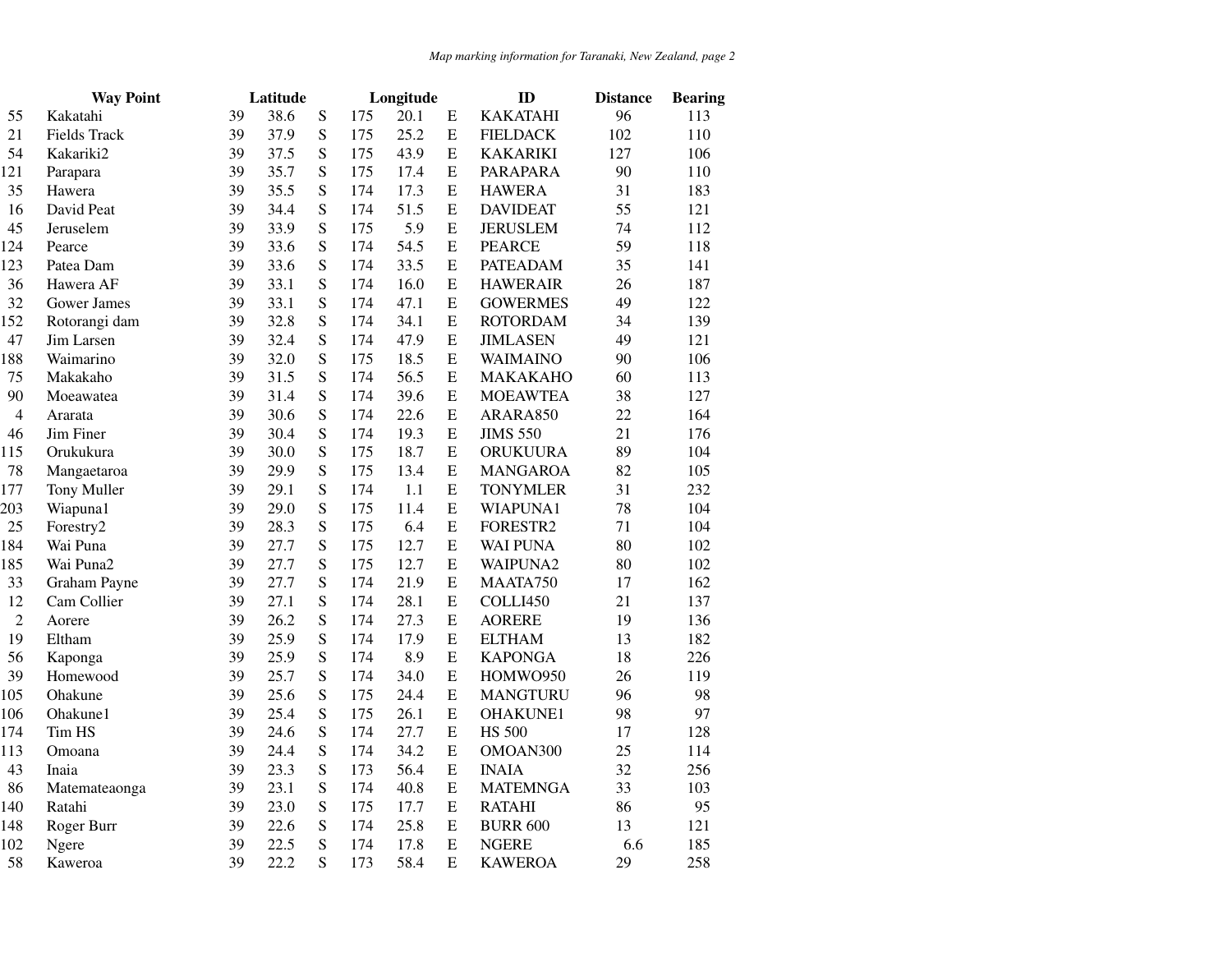|        | <b>Way Point</b>              | Latitude |      |           | Longitude |      |             | ID              | <b>Distance</b> | <b>Bearing</b> |
|--------|-------------------------------|----------|------|-----------|-----------|------|-------------|-----------------|-----------------|----------------|
| 167    | Taurakawa                     | 39       | 21.2 | ${\bf S}$ | 174       | 41.0 | Ε           | <b>TAURAAWA</b> | 33              | 97             |
| 118    | Otaranoho                     | 39       | 20.9 | S         | 175       | 5.0  | ${\bf E}$   | <b>OTARAOHO</b> | 67              | 93             |
| 205    | Wiremu                        | 39       | 20.8 | S         | 173       | 54.5 | ${\bf E}$   | <b>WIREMU</b>   | 34              | 264            |
| 138    | Puniwhakau                    | 39       | 20.5 | S         | 174       | 36.3 | ${\bf E}$   | PUNIW800        | 26              | 96             |
| 157    | Stratford                     | 39       | 20.5 | ${\bf S}$ | 174       | 17.1 | E           | <b>STRATORD</b> | 3.2             | 211            |
| 175    | Toko                          | 39       | 20.3 | S         | 174       | 23.4 | ${\bf E}$   | <b>TOKO</b>     | 7.8             | 109            |
| $70\,$ | Lake Dive                     | 39       | 20.1 | S         | 174       | 3.3  | ${\bf E}$   | <b>LAKEDIVE</b> | 21              | 265            |
| 13     | Cemetary                      | 39       | 20.0 | S         | 174       | 20.0 | ${\bf E}$   | <b>CEMETRY</b>  | 3.2             | 127            |
| 94     | Motete                        | 39       | 19.9 | S         | 175       | 17.5 | ${\bf E}$   | <b>MOTETE</b>   | 85              | 91             |
| 147    | Rob Willcox                   | 39       | 19.9 | S         | 173       | 53.0 | ${\bf E}$   | <b>ROBHACOX</b> | 36              | 267            |
| 132    | <b>Power Station</b>          | 39       | 19.8 | S         | 174       | 19.1 | ${\bf E}$   | <b>POWERION</b> | 2.0             | 141            |
| 125    | Pembroke                      | 39       | 19.4 | S         | 174       | 13.8 | ${\bf E}$   | <b>PEMBROKE</b> | 6.5             | 263            |
| 11     | <b>Bushline Pembroke Road</b> | 39       | 19.2 | S         | 174       | 10.3 | ${\bf E}$   | <b>BUSHLOAD</b> | 11              | 268            |
| 158    | Stratford AF                  | 39       | 19.0 | S         | 174       | 18.2 | $\mathbf E$ | STRAT000        |                 |                |
| 130    | Potaema Swamp                 | 39       | 18.9 | ${\bf S}$ | 174       | 8.8  | ${\bf E}$   | <b>POTAEAMP</b> | 14              | 270            |
| 41     | Humphries                     | 39       | 18.9 | S         | 174       | 48.8 | ${\bf E}$   | <b>HUMPHIES</b> | 44              | 90             |
| 42     | Hutton                        | 39       | 18.8 | S         | 175       | 12.2 | ${\bf E}$   | <b>HUTTON</b>   | 77              | 90             |
| 26     | Gains                         | 39       | 18.7 | S         | 174       | 23.9 | ${\bf E}$   | <b>GAIN 600</b> | 8.1             | 86             |
| 156    | <b>Stewarts</b>               | 39       | 18.6 | S         | 174       | 36.3 | ${\bf E}$   | WOODS750        | 26              | 89             |
| 18     | Douglas                       | 39       | 18.6 | S         | 174       | 27.9 | ${\bf E}$   | DOUGL650        | 14              | 87             |
| 128    | Plateau                       | 39       | 18.5 | S         | 174       | 6.0  | ${\bf E}$   | <b>PLATEAU</b>  | 18              | 273            |
| 51     | Kahui                         | 39       | 18.2 | S         | 173       | 56.5 | ${\bf E}$   | <b>KAHUI</b>    | 31              | 273            |
| 48     | John Chesswas                 | 39       | 18.1 | S         | 174       | 29.8 | ${\bf E}$   | CHESS600        | 17              | 85             |
| 160    | Summit Egmont                 | 39       | 17.8 | ${\bf S}$ | 174       | 3.9  | ${\bf E}$   | <b>SUMMIONT</b> | 21              | 276            |
| 15     | Clelands                      | 39       | 17.6 | S         | 174       | 26.8 | ${\bf E}$   | CLELA700        | 13              | 78             |
| 89     | Midhirst                      | 39       | 17.5 | S         | 174       | 16.1 | ${\bf E}$   | <b>MIDHIRST</b> | 4.1             | 311            |
| 122    | Parihaka                      | 39       | 17.5 | S         | 173       | 54.5 | ${\bf E}$   | <b>PARIHAKA</b> | 34              | 274            |
| 207    | York quarry                   | 39       | 17.4 | ${\bf S}$ | 174       | 11.3 | E           | <b>YORKQRRY</b> | 10              | 286            |
| 81     | Mangaturuturu                 | 39       | 17.4 | S         | 175       | 21.9 | ${\bf E}$   | <b>MANGAURU</b> | 91              | 89             |
| 155    | Santa Rosa                    | 39       | 17.1 | S         | 174       | 31.5 | ${\bf E}$   | SANTA500        | 19              | 80             |
| 171    | Te Popo                       | 39       | 16.6 | S         | 174       | 22.2 | ${\bf E}$   | TE POPO         | 7.2             | 52             |
| 159    | Strathmore                    | 39       | 16.5 | S         | 174       | 34.0 | ${\bf E}$   | <b>STRATORE</b> | 23              | 79             |
| $\,8$  | <b>Barleymans</b>             | 39       | 16.4 | ${\bf S}$ | 174       | 19.4 | ${\bf E}$   | BARLE850        | 5.0             | 19             |
| 98     | <b>NE Visitor</b>             | 39       | 16.4 | S         | 174       | 5.7  | ${\bf E}$   | <b>NEVISTOR</b> | 19              | 285            |
| 49     | Jury                          | 39       | 16.3 | S         | 174       | 37.8 | ${\bf E}$   | <b>JURY</b>     | 28              | 80             |
| 77     | Makuri                        | 39       | 16.2 | S         | 174       | 24.2 | ${\bf E}$   | <b>MAKUROAD</b> | 10.0            | 59             |
| 204    | Wiawiri                       | 39       | 15.9 | S         | 174       | 26.1 | ${\bf E}$   | <b>WIAWIRI</b>  | 13              | 63             |
| 100    | Newall                        | 39       | 15.8 | S         | 173       | 51.5 | ${\bf E}$   | <b>NEWALL</b>   | 39              | 279            |
| 137    | Punio                         | 39       | 15.3 | S         | 173       | 56.1 | ${\bf E}$   | <b>PUNIO</b>    | 32              | 282            |
| 20     | Favier Road                   | 39       | 15.2 | S         | 174       | 33.3 | ${\bf E}$   | <b>FAVIEOAD</b> | 23              | 72             |
| 3      | Aotuia                        | 39       | 15.1 | S         | 174       | 48.6 | ${\bf E}$   | AOTUI350        | 44              | 81             |
|        |                               |          |      |           |           |      |             |                 |                 |                |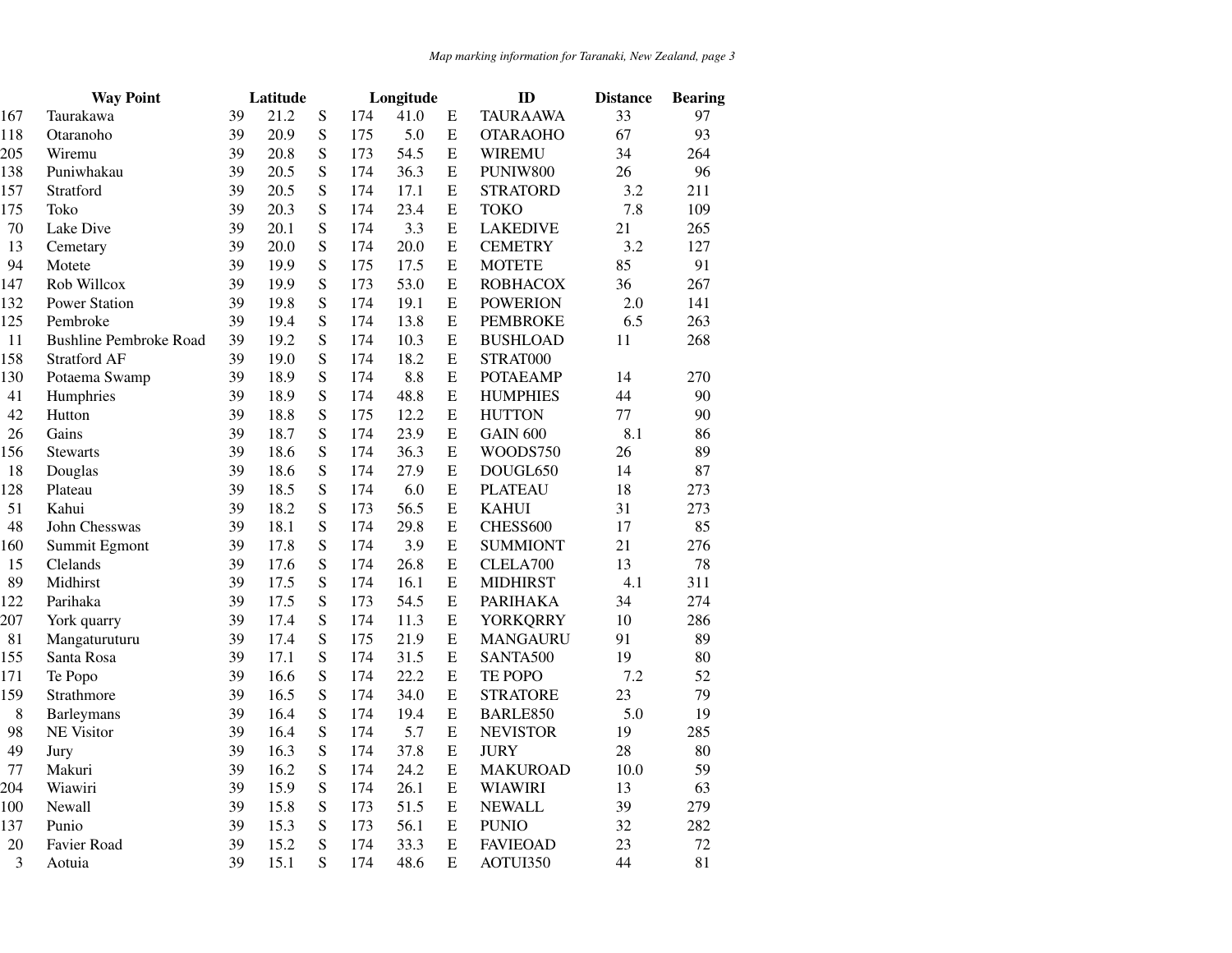|        | <b>Way Point</b> | Latitude |      |           |     | Longitude |           | ID               | <b>Distance</b> | <b>Bearing</b> |
|--------|------------------|----------|------|-----------|-----|-----------|-----------|------------------|-----------------|----------------|
| 40     | Howatson         | 39       | 14.9 | ${\bf S}$ | 174 | 30.4      | E         | DUDIN600         | 19              | 66             |
| 37     | Henry            | 39       | 14.5 | S         | 174 | 3.6       | ${\bf E}$ | <b>HENRY</b>     | 23              | 291            |
| 165    | Tariki           | 39       | 14.3 | S         | 174 | 14.6      | ${\bf E}$ | <b>TARIKI</b>    | 10              | 329            |
| 134    | Puakai Trig      | 39       | 14.3 | S         | 174 | 0.9       | ${\bf E}$ | <b>PUAKARIG</b>  | 26              | 289            |
| 76     | Makara           | 39       | 14.0 | S         | 174 | 21.2      | ${\bf E}$ | <b>MAKARA</b>    | 10              | 25             |
| 172    | Te Wera          | 39       | 13.7 | S         | 174 | 35.7      | Е         | TEWER600         | 27              | 69             |
| 141    | Ratapiko         | 39       | 12.3 | S         | 174 | 19.8      | ${\bf E}$ | <b>RATAPIKO</b>  | 13              | 10             |
| 103    | Norfolk Road     | 39       | 12.3 | S         | 174 | 13.4      | ${\bf E}$ | <b>NORFOOAD</b>  | 14              | 331            |
| 126    | Petone           | 39       | 12.2 | S         | 173 | 57.3      | ${\bf E}$ | <b>PETONE</b>    | 33              | 293            |
| 135    | Pukeitit         | 39       | 12.0 | S         | 173 | 58.5      | ${\bf E}$ | <b>PUKEITIT</b>  | 31              | 294            |
| 95     | Motukawa         | 39       | 11.5 | S         | 174 | 22.9      | ${\bf E}$ | MOTUK550         | 15              | 26             |
| 85     | Matau            | 39       | 11.4 | S         | 174 | 33.0      | ${\bf E}$ | <b>MATAU</b>     | 25              | 57             |
| 30     | German Hill      | 39       | 11.3 | S         | 174 | 8.0       | ${\bf E}$ | GERMA000         | 21              | 314            |
| 142    | Retaruke         | 39       | 10.8 | S         | 175 | 16.7      | ${\bf E}$ | <b>RETARUKE</b>  | 85              | 80             |
| 64     | Kohete           | 39       | 10.8 | S         | 174 | 20.8      | E         | <b>KOHETE</b>    | 16              | 14             |
| 191    | Waitara R1       | 39       | 10.2 | S         | 174 | 24.7      | ${\bf E}$ | WAITAAR1         | 19              | 30             |
| 97     | National Park    | 39       | 10.1 | S         | 175 | 23.7      | E         | <b>NATIOARK</b>  | 95              | 80             |
| 129    | Pohukura         | 39       | 10.0 | S         | 174 | 37.6      | ${\bf E}$ | POHUK100         | 32              | 59             |
| 192    | Waitara R2       | 39       | 9.6  | S         | 174 | 27.5      | ${\bf E}$ | WAITAAR2         | 22              | 38             |
| 14     | Chateau          | 39       | 9.4  | S         | 175 | 29.3      | ${\bf E}$ | <b>CHATEAU</b>   | 104             | 81             |
| 197    | Weld             | 39       | 9.3  | S         | 173 | 55.5      | ${\bf E}$ | <b>WELD</b>      | 37              | 299            |
| 27     | Gary Marsh       | 39       | 9.1  | S         | 174 | 9.5       | ${\bf E}$ | <b>GARYMRSH</b>  | 22              | 326            |
| 199    | Whangamomona     | 39       | 9.1  | S         | 174 | 44.3      | ${\bf E}$ | <b>WHANGONA</b>  | 42              | 64             |
| 139    | Purangi          | 39       | 8.9  | S         | 174 | 32.0      | ${\bf E}$ | <b>PURANGI</b>   | 27              | 47             |
| 196    | Watersons Mill   | 39       | 8.8  | S         | 175 | 25.4      | ${\bf E}$ | <b>WATERILL</b>  | 98              | 79             |
| 10     | Brian Hocken     | 39       | 8.5  | S         | 174 | 21.4      | E         | HOCKI450         | 20              | 13             |
| 143    | Retaruke2        | 39       | 8.0  | S         | 175 | 15.2      | ${\bf E}$ | RETARKE2         | 84              | 76             |
| 82     | Mangetepopo      | 39       | 7.9  | S         | 175 | 31.0      | ${\bf E}$ | <b>MANGEOPO</b>  | 107             | 79             |
| 193    | Wanga A/S        | 39       | 7.5  | S         | 174 | 41.5      | ${\bf E}$ | <b>WANGA</b>     | 40              | 58             |
| 119    | Otaraoa          | 39       | 6.6  | S         | 174 | 21.1      | ${\bf E}$ | <b>OTARAOA</b>   | 23              | 10             |
| 109    | Oio2             | 39       | 6.4  | S         | 175 | 10.1      | ${\bf E}$ | OIO <sub>2</sub> | 78              | 73             |
| 52     | Kahuratahi       | 39       | 6.4  | S         | 174 | 50.3      | ${\bf E}$ | <b>KAHURAHI</b>  | 52              | 63             |
| 57     | Kateike          | 39       | 6.1  | S         | 175 | 17.3      | E         | <b>KATEIKE</b>   | 88              | 75             |
| 84     | Marco            | 39       | 6.0  | S         | 174 | 45.5      | ${\bf E}$ | MARCO600         | 46              | 59             |
| 108    | Oio              | 39       | 5.8  | S         | 175 | 16.1      | E         | <b>OIO</b>       | 87              | 74             |
| 44     | Jensen           | 39       | 5.3  | S         | 174 | 33.4      | ${\bf E}$ | <b>JENSEN</b>    | 33              | 41             |
| 17     | Don Law          | 39       | 5.1  | S         | 174 | 46.9      | ${\bf E}$ | <b>DON LAW</b>   | 49              | 58             |
| 202    | Whitianga        | 39       | 4.8  | S         | 174 | 49.5      | ${\bf E}$ | <b>WHITINGA</b>  | 52              | 60             |
| $22\,$ | Ferguson         | 39       | 3.0  | S         | 174 | 19.3      | ${\bf E}$ | <b>FERGUSON</b>  | 30              | 3              |
| 66     | Kokakoriki       | 39       | 2.8  | S         | 175 | 7.5       | ${\bf E}$ | <b>KOKAKIKI</b>  | $77 \,$         | 67             |
| 23     | Ferguson2        | 39       | 2.7  | S         | 174 | 20.4      | E         | FERGUON2         | 30              | 6              |
|        |                  |          |      |           |     |           |           |                  |                 |                |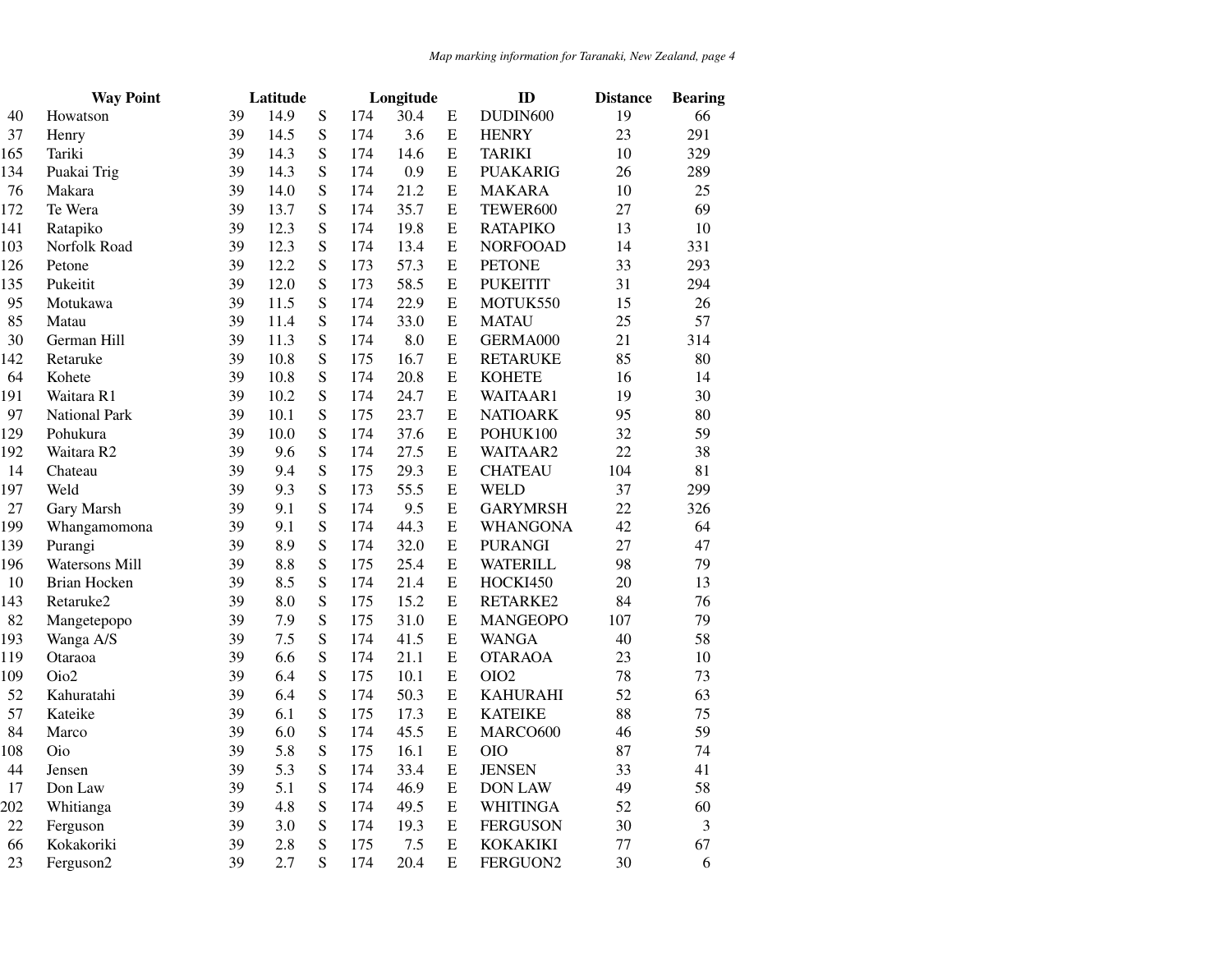|              | <b>Way Point</b>    | Latitude |      |             |     | Longitude |             | ID              | <b>Distance</b> | <b>Bearing</b> |
|--------------|---------------------|----------|------|-------------|-----|-----------|-------------|-----------------|-----------------|----------------|
| 162          | Tahora <sub>2</sub> | 39       | 2.5  | ${\bf S}$   | 174 | 45.9      | E           | TAHORA2         | 50              | 52             |
| 111          | Okoki               | 39       | 2.3  | ${\bf S}$   | 174 | 32.0      | ${\bf E}$   | <b>OKOKI</b>    | 37              | 33             |
| 163          | Tahora3             | 39       | 2.2  | ${\bf S}$   | 174 | 48.0      | ${\bf E}$   | TAHORA3         | 53              | 54             |
| 161          | Tahora              | 39       | 2.2  | ${\bf S}$   | 174 | 47.0      | ${\bf E}$   | <b>TAHORA</b>   | 52              | 53             |
| 28           | Gaustad             | 39       | 1.4  | ${\bf S}$   | 174 | 33.7      | ${\bf E}$   | <b>GAUSTAD</b>  | 39              | 34             |
| 182          | Urenui              | 39       | 0.8  | ${\bf S}$   | 174 | 25.4      | E           | <b>URENUI</b>   | 35              | 17             |
| 60           | Kirikau             | 39       | 0.6  | ${\bf S}$   | 175 | 8.8       | ${\bf E}$   | <b>KIRIKAU</b>  | 80              | 65             |
| 99           | New Plymouth        | 39       | 0.4  | ${\bf S}$   | 174 | 10.8      | ${\bf E}$   | <b>NPAIRORT</b> | 36              | 343            |
| 71           | Lou Newton          | 38       | 59.9 | ${\bf S}$   | 174 | 38.4      | ${\bf E}$   | <b>LOUNETON</b> | 46              | 39             |
| 170          | Te Maire Valley     | 38       | 59.1 | S           | 175 | 14.2      | E           | <b>TEMAILEY</b> | 88              | 66             |
| 92           | Moki                | 38       | 58.6 | ${\bf S}$   | 174 | 44.7      | ${\bf E}$   | MOKI            | 54              | 45             |
| 164          | Tangarakau          | 38       | 58.5 | ${\bf S}$   | 174 | 56.6      | ${\bf E}$   | <b>TANGAKAU</b> | 67              | 56             |
| 183          | Uriti               | 38       | 58.2 | ${\bf S}$   | 174 | 35.0      | ${\bf E}$   | <b>URITI</b>    | 45              | 32             |
| 181          | Turangi             | 38       | 58.0 | ${\bf S}$   | 175 | 48.8      | ${\bf E}$   | <b>TURANGI</b>  | 136             | 74             |
| 24           | Forestry            | 38       | 57.5 | ${\bf S}$   | 175 | 36.6      | E           | <b>FORESTRY</b> | 120             | 71             |
| 50           | Kahahi              | 38       | 57.0 | ${\bf S}$   | 175 | 22.1      | ${\bf E}$   | <b>KAHAHI</b>   | 100             | 66             |
| 176          | Tokorima            | 38       | 56.9 | ${\bf S}$   | 175 | 0.5       | ${\bf E}$   | <b>TOKORIMA</b> | 73              | 56             |
| 61           | Kiwi                | 38       | 56.8 | ${\bf S}$   | 174 | 39.3      | ${\bf E}$   | <b>NENEWONS</b> | 51              | 37             |
| 74           | Maka                | 38       | 56.6 | ${\bf S}$   | 175 | 13.6      | ${\bf E}$   | <b>MAKA</b>     | 90              | 63             |
| 96           | Mount Damper        | 38       | 56.5 | ${\bf S}$   | 174 | 46.7      | ${\bf E}$   | <b>MOUNTPER</b> | 58              | 45             |
| 153          | Rumata              | 38       | 56.0 | ${\bf S}$   | 175 | 37.0      | E           | <b>RUMATA</b>   | 121             | 70             |
| 38           | Hohotaka            | 38       | 55.8 | ${\bf S}$   | 175 | 26.6      | ${\bf E}$   | <b>HOHOTAKA</b> | 107             | 67             |
| 187          | Waiiti              | 38       | 55.6 | ${\bf S}$   | 174 | 29.6      | E           | <b>WAIITI</b>   | 46              | 21             |
| 146          | River               | 38       | 55.3 | ${\bf S}$   | 175 | 1.2       | ${\bf E}$   | <b>RIVER</b>    | 76              | 55             |
| 195          | Waro                | 38       | 55.3 | S           | 174 | 55.5      | ${\bf E}$   | <b>WARO</b>     | 69              | 51             |
| 79           | Mangaoaro           | 38       | 54.3 | ${\bf S}$   | 174 | 58.4      | ${\bf E}$   | <b>MANGAARO</b> | 74              | 52             |
| 114          | Omori               | 38       | 54.3 | ${\bf S}$   | 175 | 40.9      | ${\bf E}$   | <b>OMORI</b>    | 127             | 69             |
| 9            | Boar                | 38       | 53.6 | ${\bf S}$   | 174 | 42.0      | E           | <b>BOAR</b>     | 58              | 36             |
| 69           | Kururau             | 38       | 53.4 | ${\bf S}$   | 175 | 6.9       | ${\bf E}$   | <b>KURURAU</b>  | 85              | 56             |
| 67           | Kuratau             | 38       | 53.0 | S           | 175 | 41.5      | ${\bf E}$   | <b>KURATAU</b>  | 129             | 69             |
| 107          | Ohura               | 38       | 52.0 | $\mathbf S$ | 174 | 58.7      | ${\bf E}$   | <b>OHURA</b>    | 77              | 50             |
| $\mathbf{1}$ | Ahititi             | 38       | 52.0 | ${\bf S}$   | 174 | 37.1      | $\mathbf E$ | <b>AHITITI</b>  | 57              | 29             |
| 110          | Okau                | 38       | 52.0 | ${\bf S}$   | 174 | 37.1      | ${\bf E}$   | <b>OKAU</b>     | 57              | 29             |
| 68           | Kuratau Hydro       | 38       | 51.7 | ${\bf S}$   | 175 | 43.7      | ${\bf E}$   | <b>KURATDRO</b> | 133             | 68             |
| 80           | Mangatoro           | 38       | 51.2 | ${\bf S}$   | 174 | 40.7      | ${\bf E}$   | <b>MANGAORO</b> | 61              | 32             |
| 168          | Tauramanui          | 38       | 50.3 | S           | 175 | 15.8      | ${\bf E}$   | <b>TAURANUI</b> | 98              | 58             |
| 190          | Waitanga1           | 38       | 50.2 | ${\bf S}$   | 174 | 48.6      | ${\bf E}$   | <b>WAITANGA</b> | 69              | 40             |
| 31           | Gibbs               | 38       | 49.2 | ${\bf S}$   | 174 | 35.1      | ${\bf E}$   | <b>GIBBS</b>    | 60              | 24             |
| 189          | Waitanga            | 38       | 48.9 | ${\bf S}$   | 174 | 51.2      | ${\bf E}$   | <b>WAITANGA</b> | 73              | 41             |
| 154          | Ryan                | 38       | 48.4 | ${\bf S}$   | 175 | 1.9       | ${\bf E}$   | <b>RYAN</b>     | 85              | 48             |
| 133          | Prentice            | 38       | 47.2 | S           | 175 | 2.2       | E           | <b>PRENTICE</b> | 86              | 47             |
|              |                     |          |      |             |     |           |             |                 |                 |                |